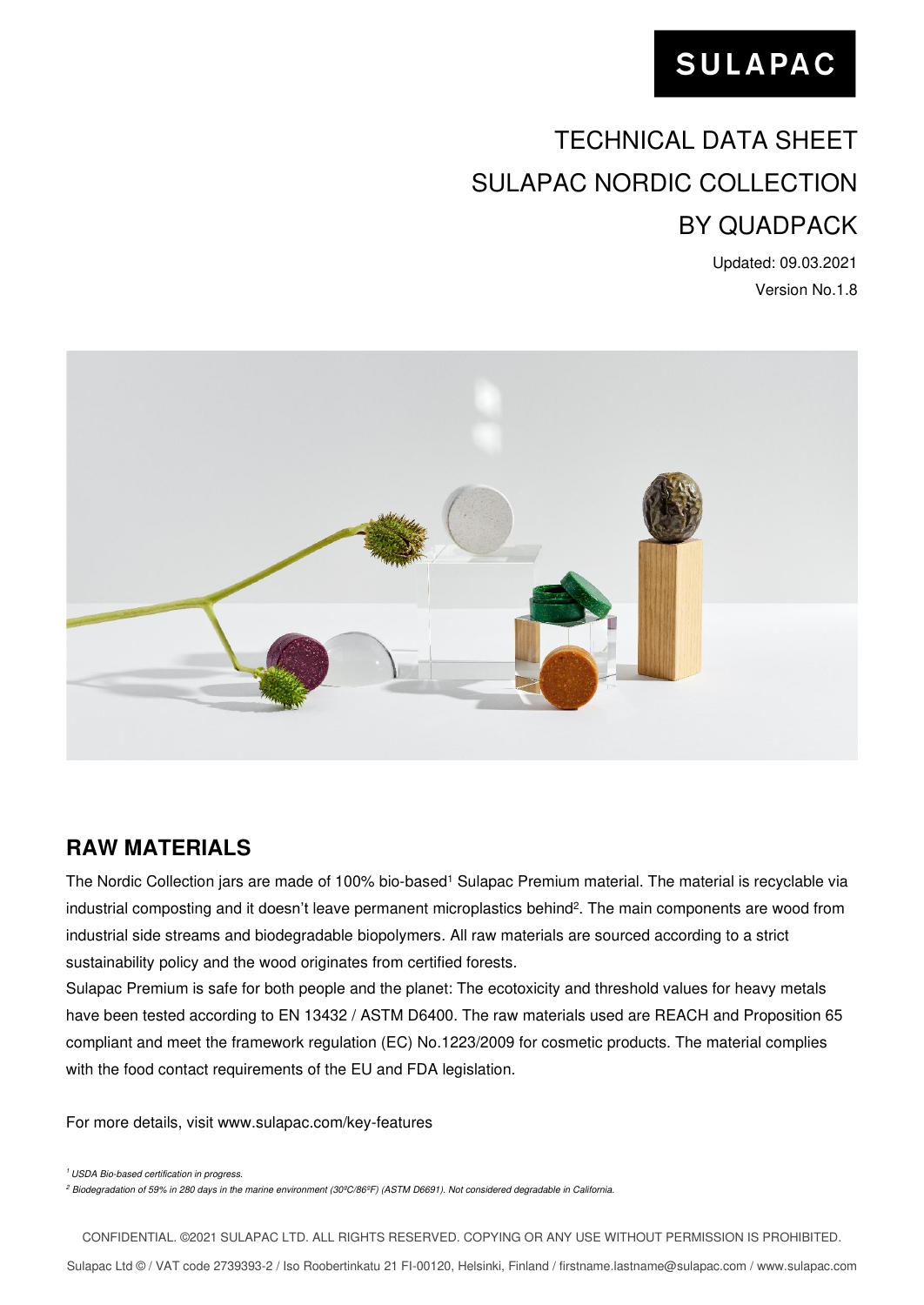### **COMPOSTABILITY**

Sulapac Premium is industrially compostable according to the European standard EN 13432 (corresponds with ASTM D6400). BPI certification process is ongoing. The compostability has been verified by an accredited third-party laboratory up to wall thickness of 4,5mm.

The compostability claim is always application specific. Attention must be paid to materials added to the Sulapac packaging, e.g. printing colors, stickers, sleeve or other parts, and the formula of the product inside the packaging:

- Make sure that the non-compostable content and potential additional parts of the packaging are easy to remove from the Sulapac packaging and leave no residues.
- If the product filled into a Sulapac packaging could leave traces in the packaging after the normal use, the product itself should be compostable and neither toxic nor hazardous.
- Make sure the inks, labels and glues used for customising the packaging also comply with EN 13432.

More information about the compostability of Sulapac and how to communicate about it can be found at www.sulapac.com/compostability.



**Figure 1.** Sulapac Premium (left) and polypropylene (right) jar before composting and after being held in an industrial compost for 21 days (EN 13432).

CONFIDENTIAL. ©2021 SULAPAC LTD. ALL RIGHTS RESERVED. COPYING OR ANY USE WITHOUT PERMISSION IS PROHIBITED.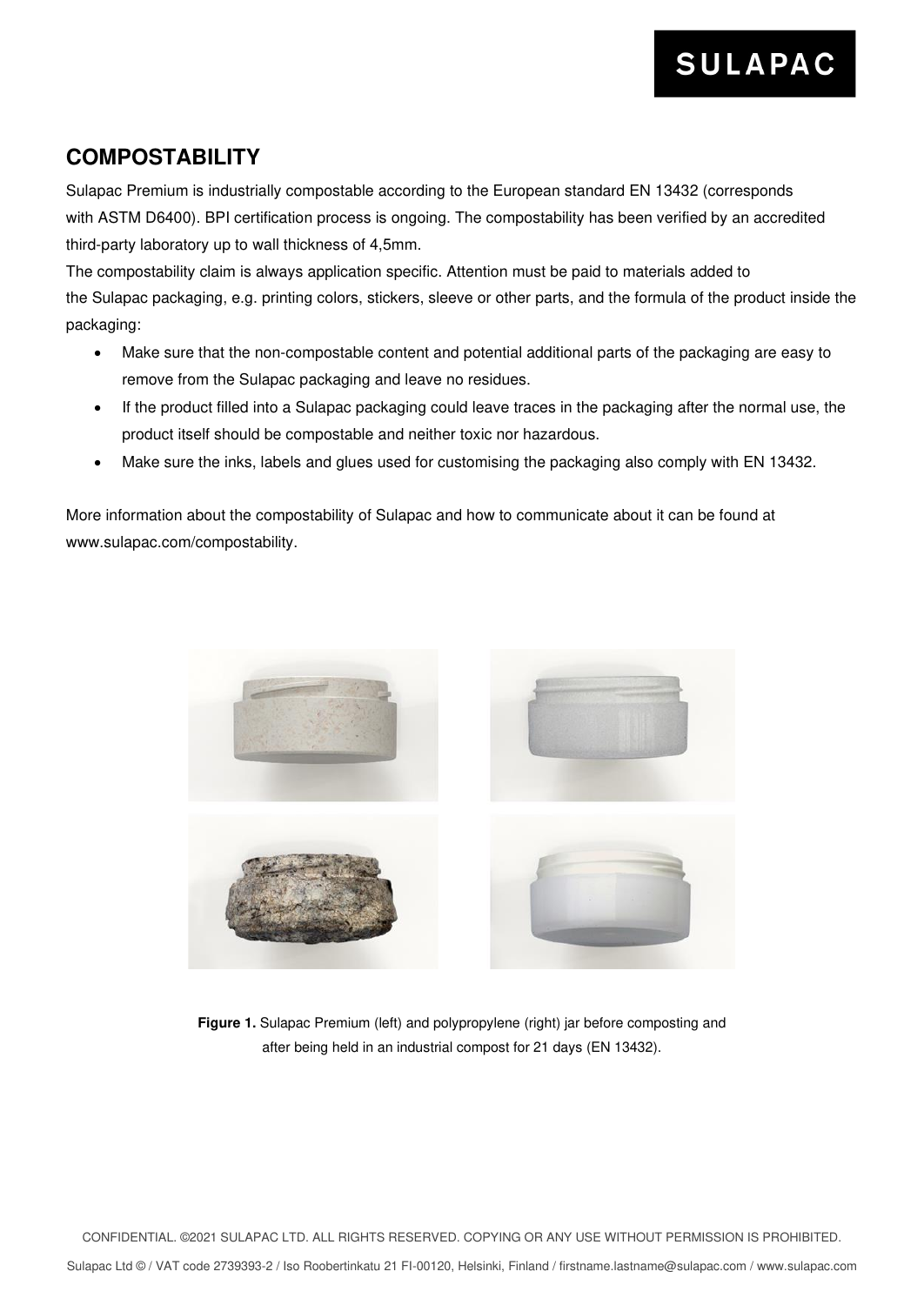### **SULAPAC NORDIC COLLECTION JARS**

| <b>NORDIC COLLECTION - MEASUREMENTS</b> |                          |                          |                                                        |                                                              |  |
|-----------------------------------------|--------------------------|--------------------------|--------------------------------------------------------|--------------------------------------------------------------|--|
|                                         | 15ml<br><b>OIL-BASED</b> | 30ml<br><b>OIL-BASED</b> | <b>50ml</b><br><b>OIL-BASED</b><br>(Universal Coating) | <b>50ml</b><br>OIL-BASED <sup>*</sup><br>(Barrier B Coating) |  |
| <b>Maximum filling</b><br>(to the brim) | 17ml                     | 33ml                     | 55ml                                                   | 55 <sub>ml</sub>                                             |  |
| <b>Exterior Measurements</b>            | $\varnothing$ 47 x 27 mm | $\varnothing$ 55 x 29 mm | $\varnothing$ 60 x 38 mm                               | $\varnothing$ 60 x 38 mm                                     |  |
| <b>Interior Measurements</b>            | $\varnothing$ 34 x 17 mm | $\varnothing$ 45 x 20 mm | $\varnothing$ 50 x 28 mm                               | $\varnothing$ 50 x 28 mm                                     |  |
| <b>Inner Liner thickness</b>            | $0.8$ mm                 | $0.8$ mm                 | $1.2 \text{ mm}$                                       | $1.2 \text{ mm}$                                             |  |
| <b>Gross</b><br>weight                  | 35g                      | 39g                      | 55g                                                    | 55g                                                          |  |
| Max. size for<br>bottom labelling       | Ø 31 mm                  | $\varnothing$ 37 mm      | $Ø$ 42 mm                                              | Ø 42 mm                                                      |  |
| Max. size for<br>cap printing           | Ø 40 mm                  | $\varnothing$ 48 mm      | Ø 53 mm                                                | Ø 53 mm                                                      |  |

\* Under development also for water-based formulas.



### **SULAPAC BI-INJECTED 50ML JAR**

The Sulapac bi-injection molded 50ml jar comes in two varieties. Both options have the Sulapac Premium material on the outside and either a Universal or a Barrier B coating on the inside. The Universal coating can be seen on the left of the image above and the Barrier B coating is depicted on the right.

CONFIDENTIAL. ©2021 SULAPAC LTD. ALL RIGHTS RESERVED. COPYING OR ANY USE WITHOUT PERMISSION IS PROHIBITED.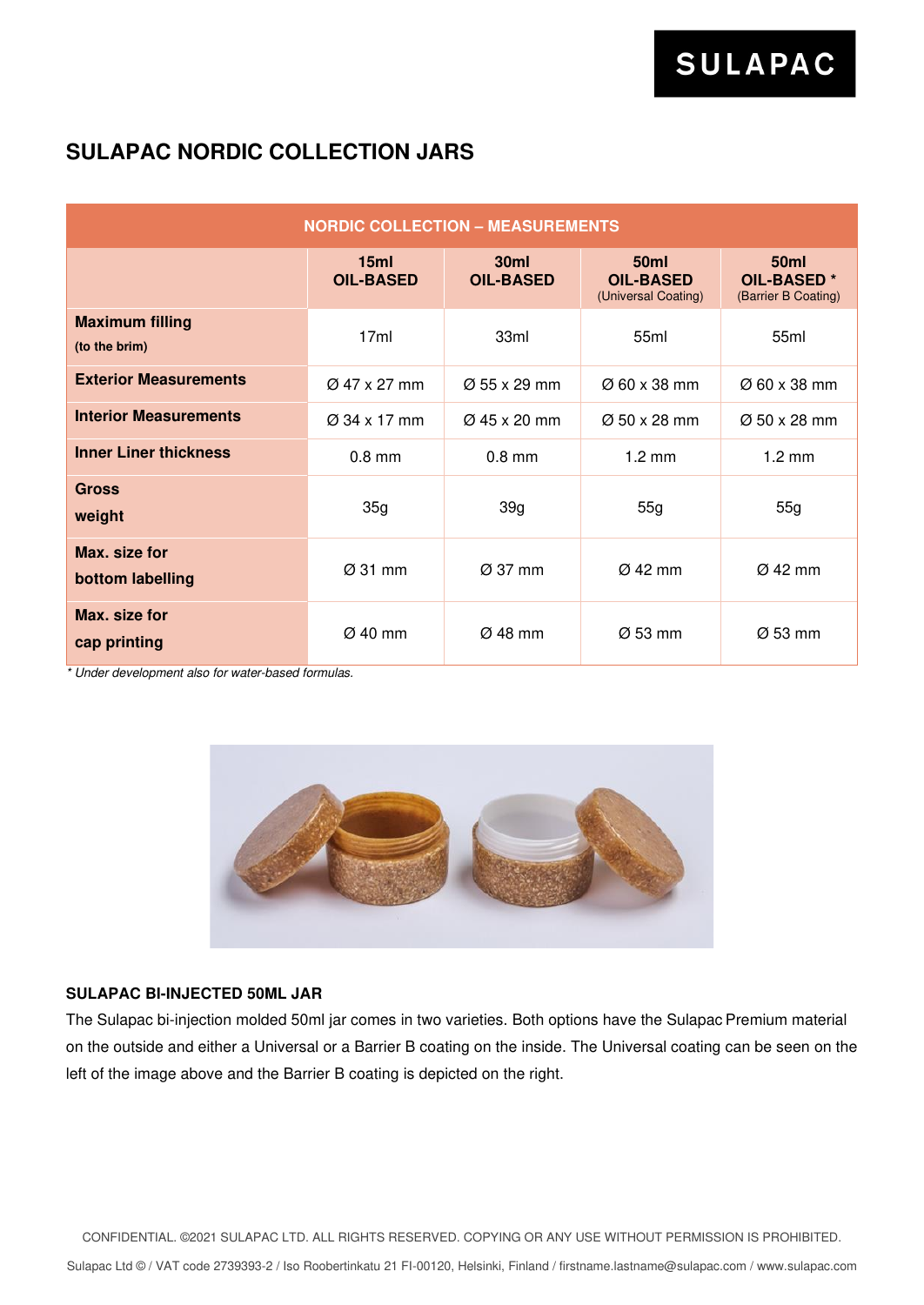### **SULAPAC BIODEGRADABLE LINER**



### **SULAPAC BIODEGRADABLE LINER**

Sulapac liner is fully biodegradable and BPA (bisphenol A)-free. It doesn't leave permanent microplastics behind.

Since the liner is in direct contact with the product, chemical compatibility is critical. The liner is suitable for oilbased and dry cosmetic products.

Sulapac liner is an additional "layer" to be assembled to the inside of the lid. The liner provides improved functionality and longer stability time for the product. While the Sulapac material already has good oxygen barrier properties, adding the liner further protects the product inside the jar.

The primary function of the liner is to offer proper sealing of the product and often it determines the closure's fit and function viability. It also prevents leakage and provides a barrier to aromas and extends shelf life.

#### **MATERIAL FUNCTIONALITY TECHNICAL PORPERTIES**

Sulapac liner is flexible, and it can be placed mechanically inside the lid. No glues or any other adhesives are needed.

The thickness of the liner is 0.8 mm or 1.2 mm, depending on the size of the jar in question. The diameter of the liner varies according to the inner dimensions of different sized Sulapac lids.

Water (or other product) evaporation from the jar is significantly lower with a liner.



**Figure 2.** Evaporation of water from Sulapac jarwith and without a liner at 50°C

### **Sulapac Liner**

The graph in Figure 2 shows the evaporation of water from Sulapac jar with and without a liner at 50°C. Without a liner, 22.9 g of water evaporated from the jar in one month, whereas with a liner, only 17.6 g of water evaporated from the jar in three months. The corresponding evaporating rates with and without liner were 0.199 g/d and 0.648 g/d, respectively.